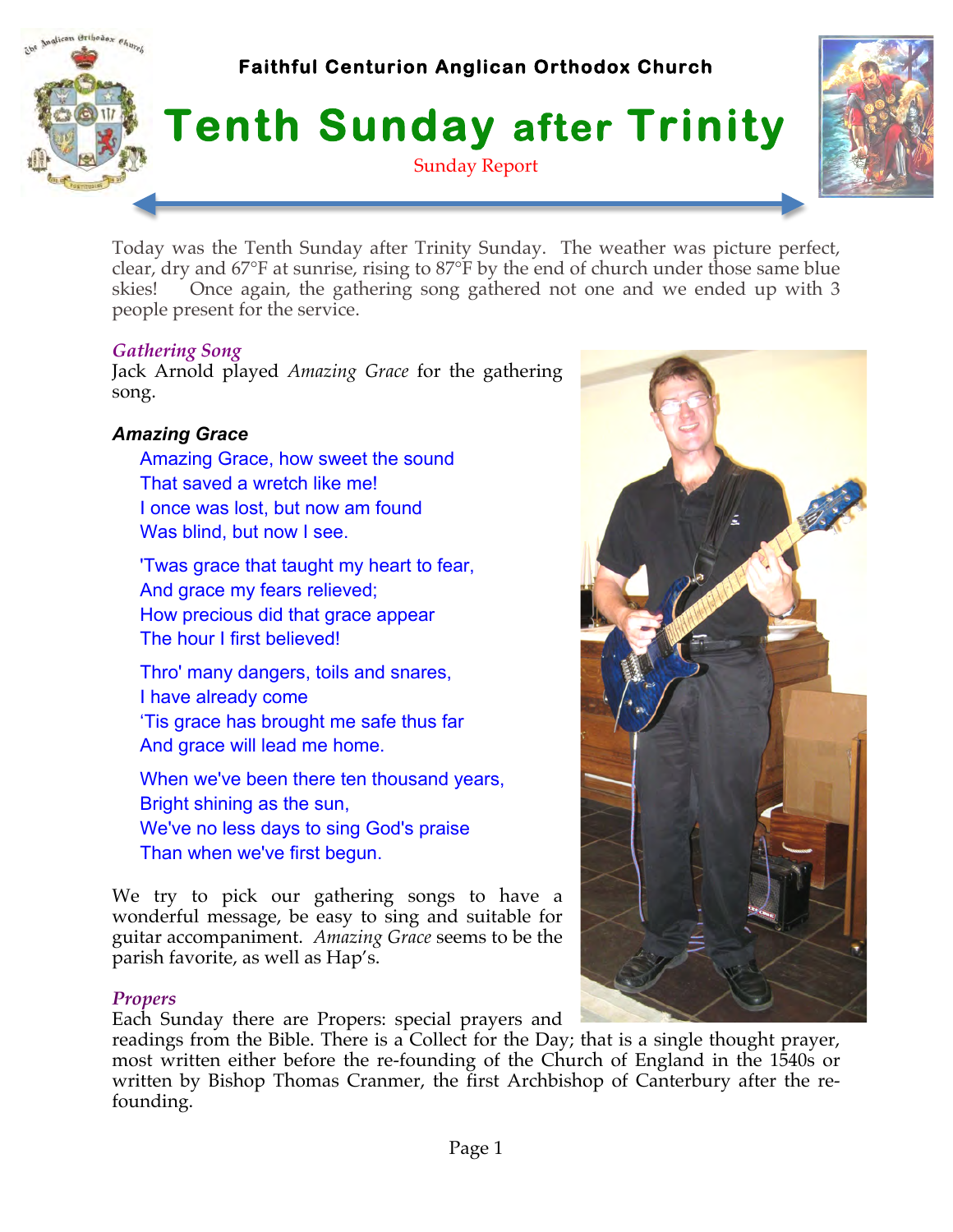The Collect for the Day is to be read on Sunday and during Morning and Evening Prayer until the next Sunday. The Epistle is normally a reading from one of the various Epistles, or letters, in the New Testament. The Gospel is a reading from one of the Holy Gospels; Matthew, Mark, Luke and John. The Collect is said by the minister as a prayer, the Epistle can be read by either a designated reader (as we do in our church) or by one of the ministers and the Holy Gospel, which during the service in our church is read by an ordained minister or our Deacon Striker.

The propers are the same each year, except if a Red Letter Feast, that is one with propers in the prayerbook, falls on a Sunday, then those propers are to be read instead, except in a White Season, where it is put off. Red Letter Feasts, so called because in the Altar Prayerbooks the titles are in red, are special days. Most of the Red Letter Feasts are dedicated to early saints instrumental in the development of the church, others to special events. Some days are particularly special and the Collect for that day is to be used for an octave (eight days) or an entire season, like Advent or Lent.

The Propers for today are found on Page 203-204, with the Collect first:

# The Tenth Sunday after Trinity.

# *The Collect.*

**ET** thy merciful ears, O Lord, be open to the prayers of thy humble servants; and, that they may obtain their petitions, make them to ask such things as shall please thee; through Jesus Christ our Lord. *Amen.* **L**

Dru Arnold read the Epistle, which came from Paul's First Letter to the Corinthians, the

Twelfth Chapter beginning at the First Verse. Paul starts off by telling us that no man who "speaketh by the Spirit of God calleth Jesus accursed: and that no man can say that Jesus is the Lord, but by the Holy Ghost." He goes on to say, "Now there are diversities of gifts, but by the same Spirit." "…it is the same God which worketh all in all." Every one is gifted in one manner or another by God, the question really is not do you have a gift from God, but will you use it? Our gifts are so different in their character that we sometimes fail to recognize them for what they are, gifts from God, meant to be used, not ignored.

ONCERNING spiritual gifts, brethren, I would not have you ignorant. Ye know that ye were Gentiles, carried away unto **CONCERNING** spiritual gifts, brethren, I<br>would not have you ignorant. Ye know<br>that ye were Gentiles, carried away unto<br>these dumb idols, even as ye were led. Wherefore I give you to understand, that no



man speaking by the Spirit of God calleth Jesus accursed: and that no man can say that Jesus is the Lord, but by the Holy Ghost. Now there are diversities of gifts, but the same Spirit. And there are differences of administrations, but the same Lord. And there are diversities of operations, but it is the same God which worketh all in all. But the manifestation of the Spirit is given to every man to profit withal. For to one is given by the Spirit the word of wisdom; to another the word of knowledge by the same Spirit; to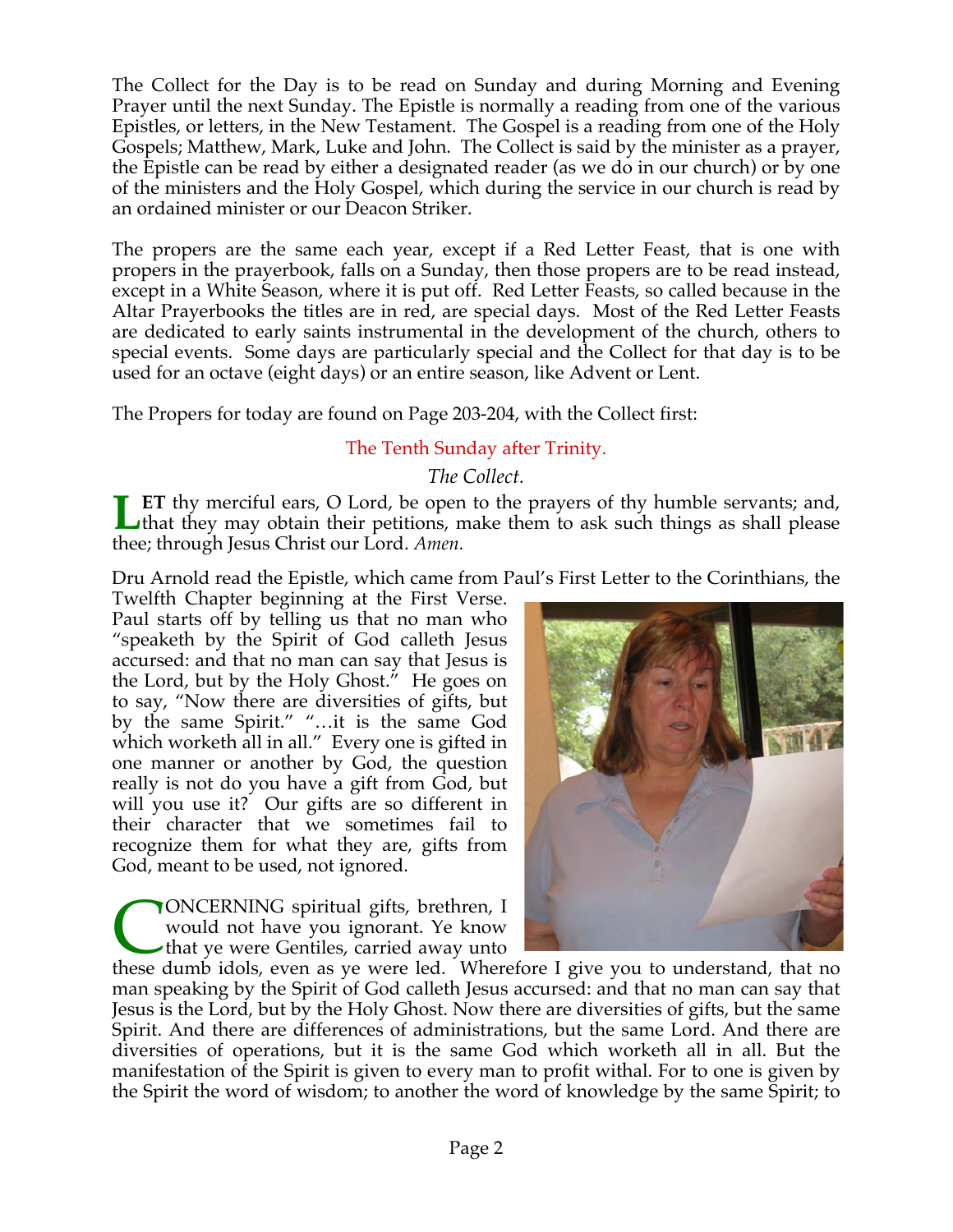another faith by the same Spirit; to another the gifts of healing by the same Spirit; to another the working of miracles; to another prophecy; to another discerning of spirits; to another divers kinds of tongues; to another the interpretation of tongues: but all these worketh that one and the selfsame Spirit, dividing to every man severally as he will.

Deacon Striker Jack Arnold read today's Holy Gospel started in the Nineteenth Chapter



of the Gospel according to St. Luke, beginning at the Forty-First Verse.

The Gospel tell of Jesus' time in the temple wherein he sees the people selling their wares having made the temple a den of thieves rather than a house of prayer and cast them out. He also predicts the fall of the temple saying it shall be laid "even with the ground, … they shall not leave one stone upon another," because the people of the temple had rejected Jesus. The message to those who accept Jesus and his teaching is clear, their temple shall not fall. The message to those who will not hear his message will never be heard, let alone clear, their first indication of a problem will be when their temple falls.

Often people take this Gospel to preclude

jumble sales at church. It does not preclude that. It does literally preclude cheating people at those jumble sales! You must understand that the "perfect" sacrificial offerings to God the temple hawkers were selling were perfectly defective "sacrificial lambs" which would be recycled over and over. Those buying were likely for the most part honest in their attempt to offer unto God that due Him, yet their effort was being diverted and redirected by those "in charge", the priests and hawkers. In their very successful effort to make money they were defrauding the people and insulting God in His own House. It should also be pointed out that a church should be a place of worship. It may be a Prophet Center, but not a Profit Center<sup>1</sup>. If the building needs constant commercial enterprise, then perhaps the emphasis is on the wrong center. A church should be funded for its needs by its members and its wants should come much later, if not in fact unheeded. A church is about Him, not about IT.

ND when he was come near, he beheld the city, and wept over it, saying, If thou hadst known, even thou, at least in this thy day, the things which belong unto  $\blacktriangle$  thy peace! but now they are hid from thine eyes. For the days shall come upon A ND when he was come near, he beheld the city, and wept over it, saying, If thou hadst known, even thou, at least in this thy day, the things which belong unto thee, that thine enemies shall cast a trench about thee, and keep thee in on every side, and shall lay thee even with the ground, and thy children within thee; and they shall not leave in thee one stone upon another; because thou knewest not the time of thy visitation. And he went into the temple, and began to cast out them that sold therein, and them that bought; saying unto them, It is written, My house is the house of prayer: but ye have made it a den of thieves. And he taught daily in the temple.

 $<sup>1</sup>$  A fine set of very apropos terms I first heard from Bishop Dennis Campbell in 2011.</sup>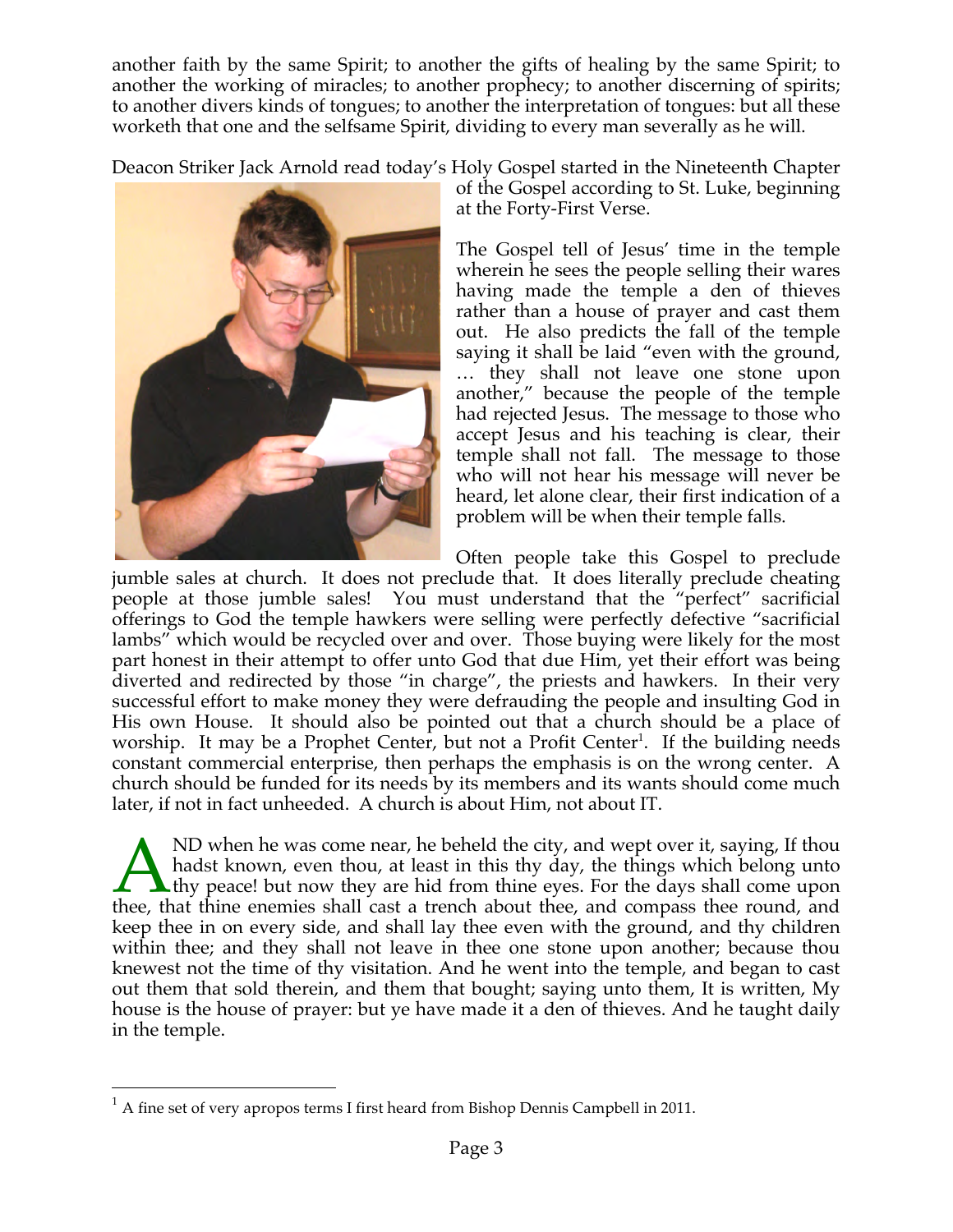## *Sermon – Time and Action*

Today's sermon tied the Epistle and Gospel together and is mainly contained in the



forewords above. Consider the words from the Collect, wherein

we ask God to give us … be open to the prayers of thy humble servants; and, that they may obtain their petitions, make them to ask such things as shall please thee …

Once again, this Collect is kind of a follow-on to last week's Collect. First, we ask God to hear our prayers, this is funny in that He always listens intently to us when we pray and we very seldom listen to Him when He answers. Nonetheless, we ask His help to ask for those things we need, not those things we want and are bad for us.

While our needs must be fulfilled, there is nothing wrong with wanting, just so long as you want things that are good for you. Once again, we are asking God to help us to want the right things.

Paul reminds us that we each have differing talents, but if we use them to the Glory of God, without concern for who gets the credit, all will be well. Do what you can, not what you feel like. If you will but read the Bible, what God wants you to do will be clear. If you do your best to do His Will all will be well with you. Death is a pretty hollow threat if you do your duty. The people of Jerusalem would not have been in the pickle they got in when 70AD came along, had they only done what God wanted. But, it was too hard for them. In 70AD, what had been so hard seemed pretty easy compared to the fix they were in, but by then it was too late. By that time they were left with only "There are none so poor as cannot purchase a noble death." But, for most of them by that time they had no will. It left when they failed to follow God's will.

When Luke wrote of the sales in the temple, he had a point. The point was not to preclude jumble sales at church. He was not abhorring the sales, but the cheating in the name of God. This Gospel does literally preclude cheating people at those jumble sales! You must understand the temple hawkers were selling perfect defective "sacrificial lambs" which would be recycled over and over<sup>2</sup>. In their very successful effort to make money they were defrauding the people and insulting God in His own House. It should also be pointed out that a church should be a place of worship. It may be a Prophet Center, but not a Profit Center. If the building needs constant commercial enterprise, then perhaps the emphasis is on the wrong center. A church should be funded for its needs by its members and its wants should come much later, if not in fact unheeded. A church is about Him, not about IT.

 $2$  The concept of being truthful in the efforts we make to spread The Word is not a separate subject by any means, but would take more time to talk about than we have time for here. Suffice it to say that we must take every care to spread The Truth and not what our audience, whoever that may be, would like to hear. When we bring our "sacrifice" to the "temple" we needs make certain it is in fact as perfect as we can make it. This is so hard that one of the recurring themes of the Collects is asking for guidance to ask for the right things.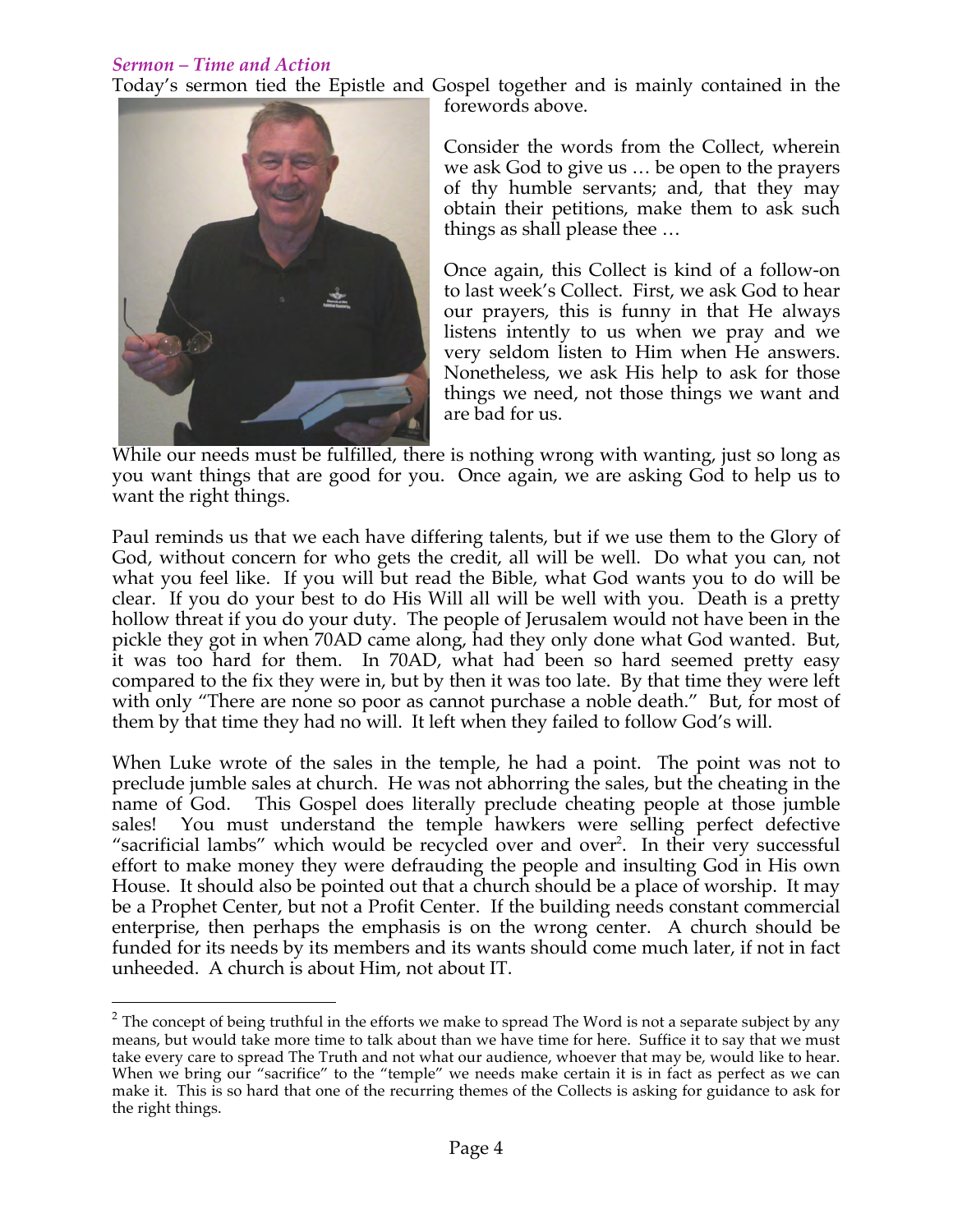Do what you are supposed to do when you are supposed to do it. That is duty. It does not matter how you "feel" about black or white. Black is black; White is white. Do your duty. Work as hard as you can, do the best you can, trust in the Lord. By the way, cheat no one. If you follow that, you won't need to be told, "Particularly in God's House."

# **Be of God - Live of God - Act of God.**

## *Bishop Ogles' Sermon*

We are oft fortunate to get copies of Bishop Jerry's sermon notes. Today is one of those Sundays. Today's sermon starts off with the collect. It will give you a lot to consider in your heart.

**Sermon Notes** 

Tenth Sunday after Trinity 12 August 2012, Anno Domini

# The Tenth Sunday after Trinity.

*The Collect.*

**ET** thy merciful ears, O Lord, be open to the prayers **Let** thy merciful ears, O Lord, be open to the prayers of thy humble servants; and, that they may obtain their petitions, make them to ask such things as shall please thee; through Jesus Christ our Lord. *Amen.*





 34 *Wherefore, behold, I send unto you prophets, and wise men, and scribes: and some of them ye shall kill and crucify; and some of them shall ye scourge in your synagogues, and persecute them from city to city: 35 That upon you may come all the righteous blood shed upon the earth, from the blood of righteous Abel unto the blood of Zacharias son of Barachias, whom ye slew between the temple and the altar. 36 Verily I say unto you, All these things shall come upon this generation. 37 O Jerusalem, Jerusalem, thou that killest the prophets, and stonest them which are sent unto thee, how often would I have gathered thy children together, even as a hen gathereth her chickens under her wings, and ye would not! 38 Behold, your house is left unto you desolate. 39 For I say unto you, Ye shall not see me henceforth, till ye shall say, Blessed is he that cometh in the name of the Lord*. (Matt 23:34-39)

 We often believe, wrongfully, that God condemns us for our sins, but He does not. It is our sins, themselves, that condemn us. God watches our foolish ways often with a sorrowful heart – if we ONLY KNEW the harm we are doing to others… to ourselves….and to the loving and pure heart of God – by our mindless sinning! One of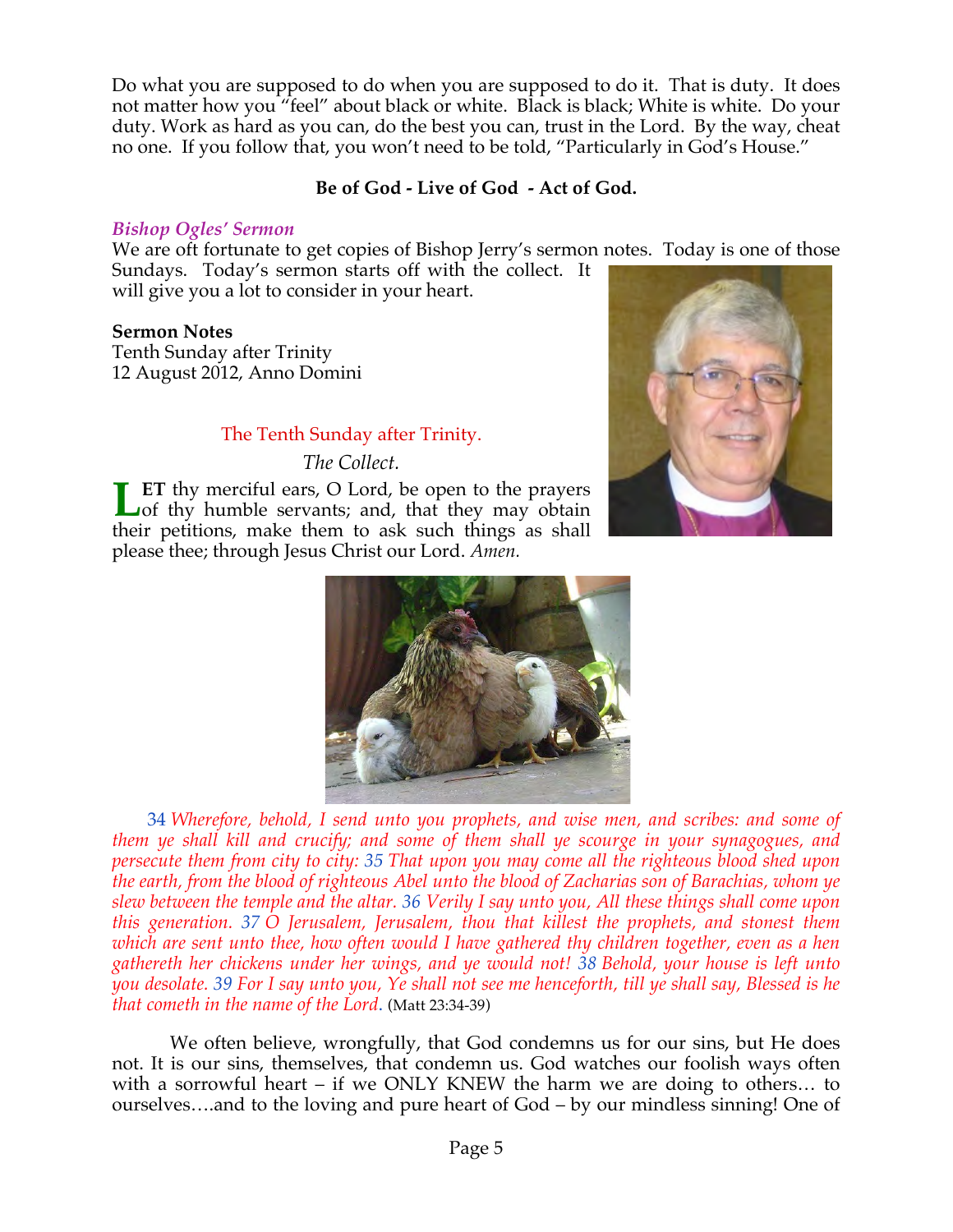the greatest sorrows known to the human heart (a heart that is numb compared to that of God) is that of unrequited love. To love another with a love that is unto death, and then to have that object of our greatest affection treat our expressions of love with disdain and rejection is painful beyond explanation. But there are always many reasons that our love for another could be rightfully unrequited, because we humans are not perfect. There may have been a thoughtless word or gesture we made at some moment of greatest hurt to the other party of which we took no notice, or a thousand other reasons; but God is perfect and blameless of every human flaw. He loves with a perfect love, and He has done all things to deserve our own undivided love. We are NEVER justified in trampling upon the love and sacrifice of God for us.

 God, in the beginning of Creation, made a beautiful Garden at Eden and placed man in the most opulent existence imaginable. Knowing that man would be most joyful if he was unmindful of the deathly knowledge of sin, God gave to man, out of a deep love for His crowning creation, one command only*. And the Lord God commanded the man, saying, Of every tree of the garden thou mayest freely eat: But of the tree of the knowledge of good and evil, thou shalt not eat of it: for in the day that thou eatest thereof thou shalt surely die*. (Gen 2:16-17) God gave this command out of love and not malice for He knew the man would become knowledgeable of sin and subject to the penalty of it if he (man) disobeyed. The weak character of man was such that he could scarcely keep even ONE commandment, much less TEN. He disobeyed, fell from grace, and opened wide the gates of Hell for all of his progeny down until our own day.

It is interesting to note that God did not give the commandment to Eve but to Adam. It is apparent from Eve's discourse at the ill-fated Tree that Adam had been her teacher of all that God had said to him. Adam ate, and Adam died. He brought upon all creation relentless sin and death. God did not cause Adam to die – Adam's disobedience caused Adam to die (and all of us as well)! We are guilty as charged and responsible for our condemnation. Insofar as we are engineers of our own sinfulness, we are, as the poet, Mr. Henley has said in *INVICTUS*, "*the master of our fate, and the captain of our souls*." If, however, we seek a more worthy Captain, Master, and Bishop of our souls, we need to turn them over to One who cares more for our souls than we can care for them ourselves. That Captain, Master, and Bishop would be the Lord Jesus Christ who died for the sins He did not commit in order to save us from dying from those sins we DID commit.

 In the Gospel lesson at hand, Christ has been pronouncing `woes' on the Scribes and Pharisees. Inherent in His woes are warnings to modern religionists and professional clergymen. One of the woes issued by Christ is of sufficient threat to those lovers of filthy lucre that they have seen to it that verse 14 of this chapter in Matthew has omitted from modern Bible versions based on the corrupted manuscript evidence. *Woe unto you, scribes and Pharisees, hypocrites! for ye devour widows' houses, and for a pretence make long prayer: therefore ye shall receive the greater damnation*. (Matt 23:14) What could possibly offend the masters of the fleece in this verse that would prompt them to relegate it to a mere footnote in the NIV, ESV, and other modern versions? Perhaps it might be the STEALING of widow's houses, or the long and elegant prayers designed more for the ears of men than those of God?

 Jesus continues His pronouncement of prophecy and condemnation to a people for whom He has come to die in redemption of their sins if only they will believe God. *34 Wherefore, behold, I send unto you prophets, and wise men, and scribes: and some of them ye shall kill and crucify; and some of them shall ye scourge in your synagogues,*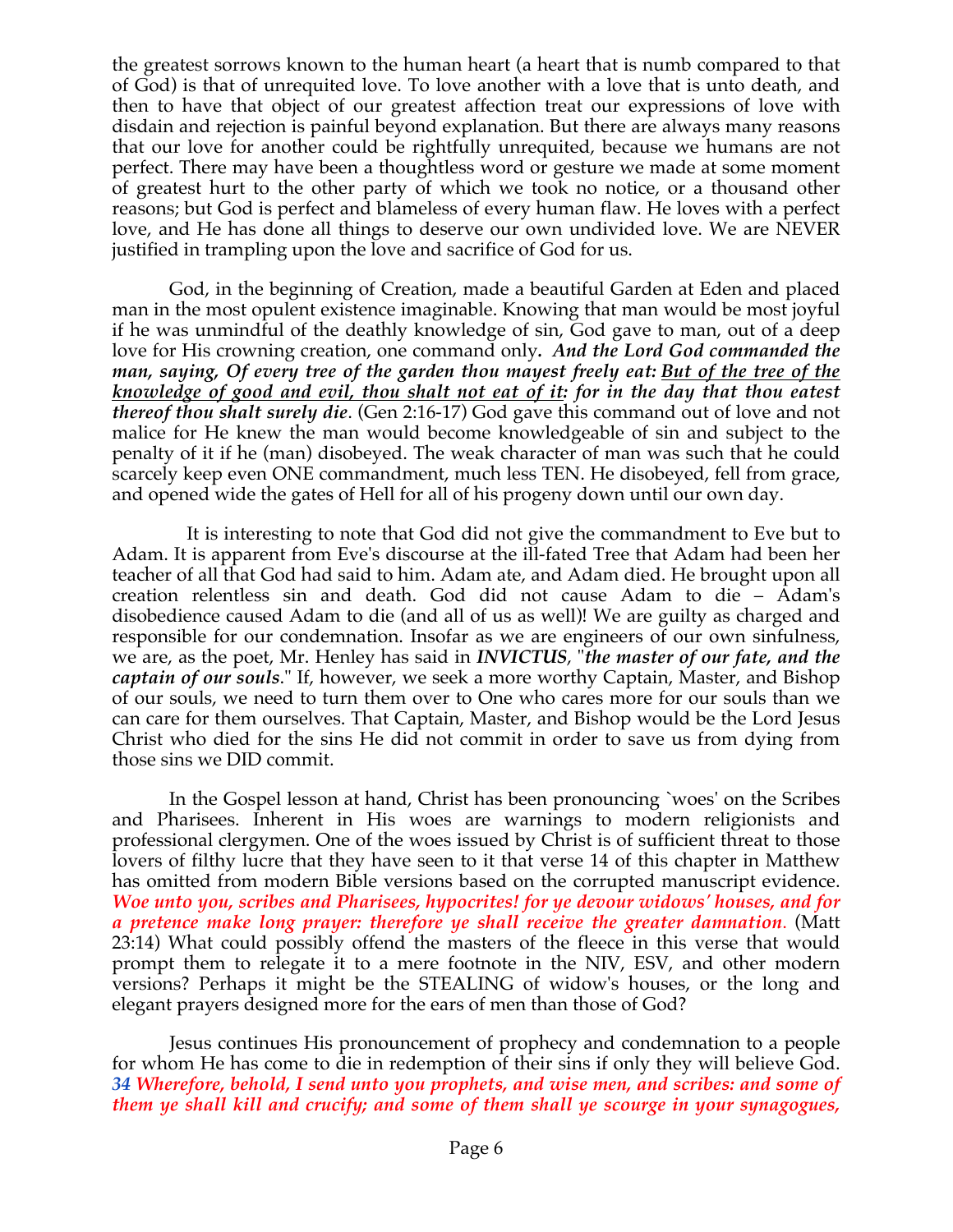*and persecute them from city to city*. Christ draws a line of delineation between the Scribes whom He has sent to the Jews and those who claim the title in name only. Those Scribes and Pharisees to whom He is speaking are imposters – written in large relief! Experience has shown that having a seminary degree does not necessarily qualify a man as being sent by God (though properly received can be a tremendous benefit); nor does the absence of such a degree disqualify, necessarily, a man as being called by God (else the Apostles would be imposters – **all except Paul**) Rather than being emissaries of God, these imposters are those who murder His emissaries and persecute His true Scribes.

 *35 That upon you may come all the righteous blood shed upon the earth, from the blood of righteous Abel unto the blood of Zacharias son of Barachias, whom ye slew between the temple and the altar.* Christ is the Word (John 1:1). He is Alpha to Omega in the Greek alphabet – and, so, everything in between those first and last letters. But Christ is also the first and last letter of every other alphabet, including, again, everything in between. We see this demonstrated here in the reference to the first and last prophets mentioned by Christ – Abel to Zacharias (from A to Z in the English alphabet). He is the Word of God dressed in the vocabulary of every nation, tribe, and tongue. The false ministers of that day, who predominated in the chairs of authority, were pronounced guilty of all the righteous blood shed upon the earth. How can this be? These men murdered the prophets of God. Those who do not belong to God do not receive the imputed righteousness rendered to those who are His chosen seed; therefore, only those prophets truly sent by God, and their blood, could be considered righteous. These, the Scribes and Pharisees killed. These were matters of current fact.

 Christ prepares to deliver a sorrowful prophecy of events that would soon transpire involving Jerusalem and the Jews. *36 Verily I say unto you, All these things shall come upon this generation.* Christ will now issue a verdict, decided by their own wickedness, that shall be passed upon them in the very generation standing around Christ; but before pronouncing the sorrowful events to come, Jesus again expresses, in deep groaning's, His profound love and care for the Jews and Jerusalem – a love that is rejected and turned back in hate and malice. *37 O Jerusalem, Jerusalem, thou that killest the prophets, and stonest them which are sent unto thee, how often would I have gathered thy children together, even as a hen gathereth her chickens under her wings, and ye would not!* How Christ would have delighted in the people and leaders of Jerusalem flocking to Him and under His loving wings for protection and preservation (there is no other sure means of protection and preservation), but they refused. Not only did they refuse His invitation, but they also killed the messengers sent by God!

As soon as the embers cooled after the Mount Saint Helens volcanic eruption of 1980, the forest rangers went in to assess the damage to the natural environment. All vegetation stood in ashes. One of the rangers saw a mother partridge burned to a crisp. Her wings were spread wide. The ranger, with disappointed pity, kicked the dead bird aside. As he did so, the rangers noticed several healthy baby birds run from under their dead mother's wings. That is only a small illustration of the love God has for us – and the unrequited love Christ had for Jerusalem and her people. He even wept over the city prior to His last entry. Jesus was well aware of the death He would suffer at the hands of the Jews (by His own volition); and He also knew that His Father would certainly bring a deserving judgment against the city, or apologize to Sodom and Gomorrah. It saddened the heart of Christ to contemplate this judgment that would come.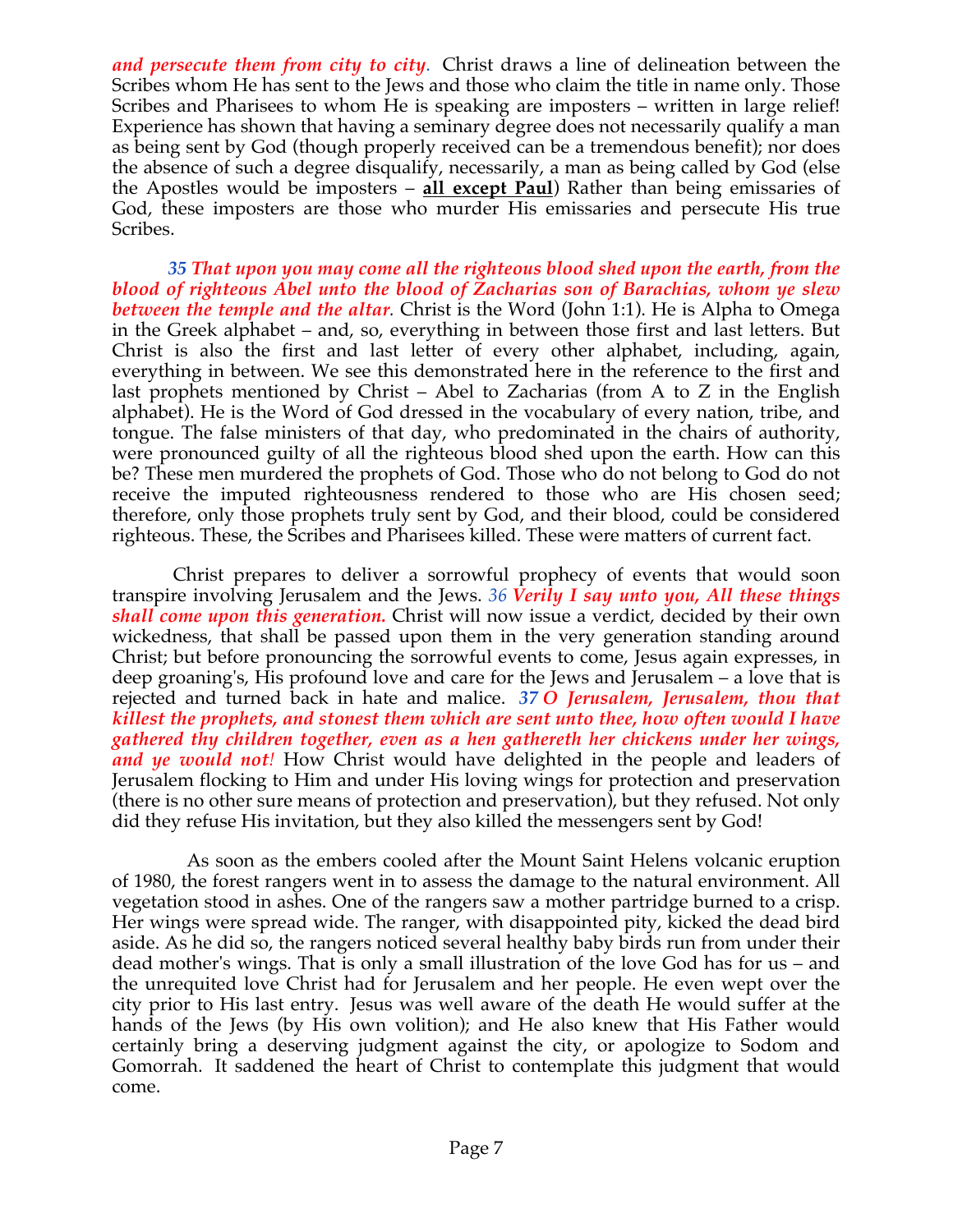*38 Behold, your house is left unto you desolate.* Not only your Temple, but all of your Holy City! In 70 AD the Roman General Titus developed and encircling land blockade of Jerusalem and erected siege walls and engines against her walls. To reject the salvation of God (Jesus) is tantamount to exposing oneself to all the evils of Hell. All who do so will be left desolate for desolation is all that exists apart from God Almighty. Can you imagine the sorrow in the heart of Christ in saying to those whom He loved dearly, "*your house is left unto you desolate*?"

*39 For I say unto you, Ye shall not see me henceforth, till ye shall say, Blessed is he that cometh in the name of the Lord*. These men had heard these words pronounced just days earlier; and they shall hear the same once more on the return of Christ in glory. They will not hear these words the second time as detractors and proud malefactors, but in the kneeling position of contrition and worship – and from their own mouths: *Wherefore God also hath highly exalted him, and given him a name which is above every name: That at the name of Jesus every knee should bow, of things in heaven, and things in earth, and things under the earth; And that every tongue should confess that Jesus Christ is Lord, to the glory of God the Father*. (Phil 2:9-11) He who comes in the Name of the Lord comes in the Person of the Lord. *If thou wilt not observe to do all the words of this law that are written in this book, that thou mayest fear this glorious and fearful name, THE Lord THY GOD* (Deut 28:58) Reader, do you also go in the Name of the Lord? Yes, you do if you are CALLED Christian and are committed to the title. Are you called Christian?

# *Bishop Dennis Campbell's Sunday Sermon*

As is oft the case, we are honored to present Bishop Dennis' Sunday sermon presented



to his parish. Dennis has a great sermon for the Tenth Sunday after Trinity:

God and Prayer Psalm 145, 1 Corinthians 12:1-11, Luke 19:41-47 Tenth Sunday after Trinity August 12, 2012

In the Name of the Father, and of the Son, and of the Holy Ghost. Amen.

Bishop J. C. Ryle wrote that the habit of prayer is one of the surest marks of a true Christian. Certainly prayer is one of the means by which God draws us into Himself, and He has ordained that His blessings are released, in part, through prayer. It is no surprise, then, that we should talk about prayer often in the Church, as we do on this Tenth Sunday after Trinity.

The Collect for this day is a prayer about prayer. It asks God to hear our prayers, and to shape our being in such a way that we will pray for the things that please God. This is very similar to the Collect for the Fourth Sunday after Easter in which we asked God to enable us to love the things He commands and desire the things He promises. Surely this is the heart of prayer and the heart's desire of every true Christian. Today's reading from 1 Corinthians shows that our prayers must be guided by the Holy Spirit, otherwise we are tempted to ask for things that do not edify, and even abuse the gifts of God. How does the Holy spirit guide our prayers? He teaches us to pray Biblically, that is, in accordance with what God reveals about His will and purpose in the Bible. In other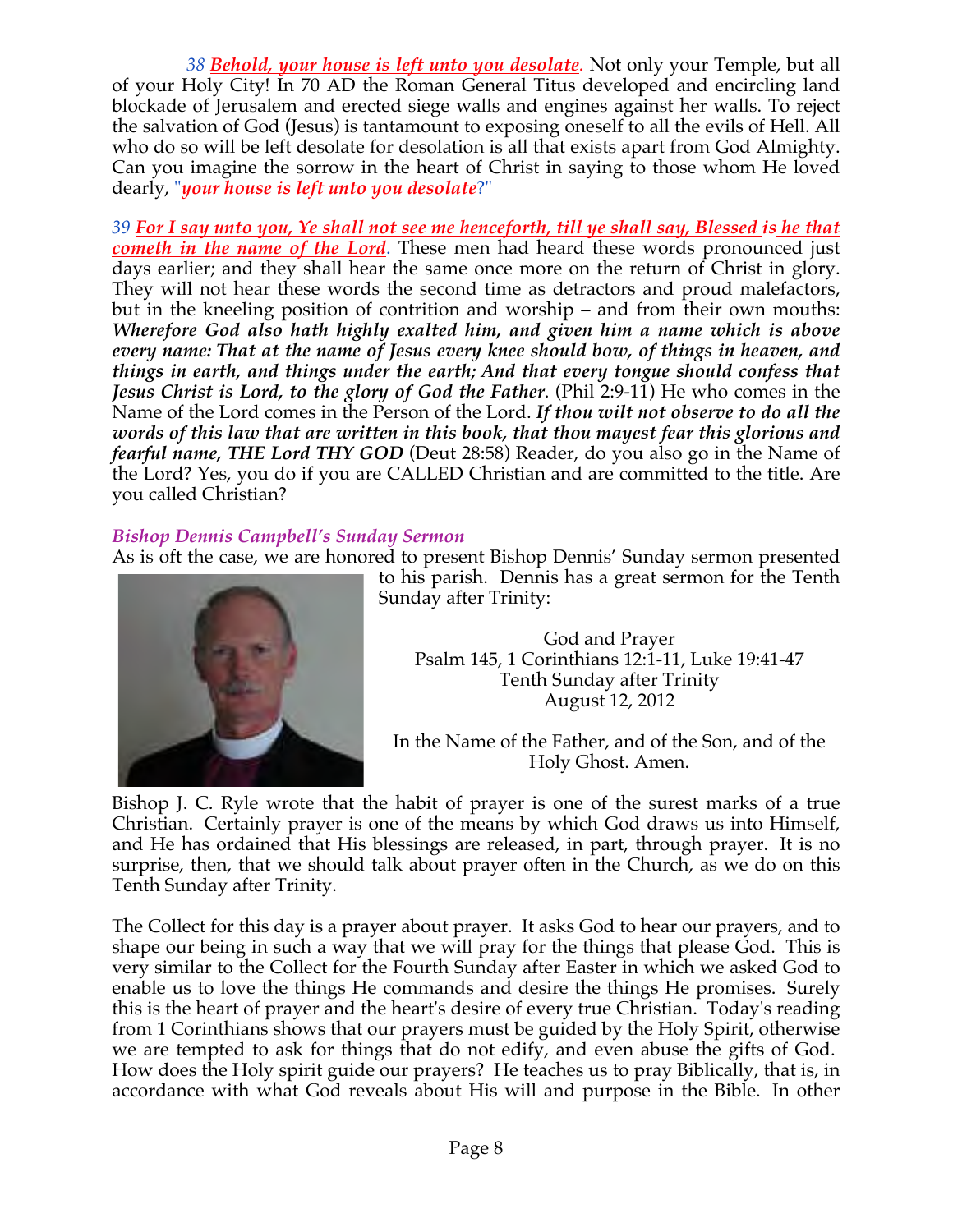words, the Spirit leads us to ask God to help us love the things He commands, and desire the things He promises. It was not in our reading today, but verse 31 leads us to seek the best things from God, meaning the more excellent way of love. The Gospel, from Luke 19, shows the danger of neglecting Biblical prayer. Jerusalem, meaning the Jews, had not prayed for the things that give real peace. They did not love the things God commanded or want the things God promised to give. They did not pray for the things that please God, like real faith or real holiness. Nor did they pray to be close to God, to be enabled to love Him above all else, and to find their joy and meaning in life in Him and His service. They sought peace and prosperity of the flesh, not of the soul, and they turned the House of Prayer into a house of thievery, and Jesus wept.

Psalm 145 is a proclamation of praise for the wonderful grace and power of God, and it is wonderfully relevant to those who pray. If God were not graceful, full of grace, He would be unwilling to answer prayer, and if He were not powerful He would be unable to answer. So the message of this Psalm is vitally connected to the other passages we have read today, and to the request we have taken to God in the Collect.

## Psalm 145. *Exaltabo te, Deus.*

 **WILL** magnify thee, O God, my King; \* and I will praise thy Name for ever and ever. **I** WILL magnify thee, O God, my King; \* and I will praise thy Name for ever and ever.<br>
2 Every day will I give thanks unto thee; \* and praise thy Name for ever and ever.

3 Great is the Lord, and marvellous worthy to be praised; \* there is no end of his greatness.

4 One generation shall praise thy works unto another, \* and declare thy power.

5 As for me, I will be talking of thy worship, \* thy glory, thy praise, and wondrous works;

6 So that men shall speak of the might of thy marvellous acts; \* and I will also tell of thy greatness.

7 The memorial of thine abundant kindness shall be showed; \* and men shall sing of thy righteousness.

8 The Lord is gracious and merciful; \* long-suffering, and of great goodness.

9 The Lord is loving unto every man; \* and his mercy is over all his works.

10 All thy works praise thee, O Lord; \* and thy saints give thanks unto thee.

11 They show the glory of thy kingdom, \* and talk of thy power;

12 That thy power, thy glory, and mightiness of thy kingdom, \* might be known unto men.

13 Thy kingdom is an everlasting kingdom, \* and thy dominion endureth throughout all ages.

14 The Lord upholdeth all such as fall, \* and lifteth up all those that are down.

15 The eyes of all wait upon thee, O Lord; \* and thou givest them their meat in due season.

16 Thou openest thine hand,\*and fillest all things living with plenteousness.

17 The Lord is righteous in all his ways, \* and holy in all his works.

18 The Lord is nigh unto all them that call upon him; \* yea, all such as call upon him faithfully.

19 He will fulfill the desire of them that fear him; \* he also will hear their cry, and will help them.

20 The Lord preserveth all them that love him; \* but scattereth abroad all the ungodly.

21 My mouth shall speak the praise of the Lord;\*and let all flesh give thanks unto his holy Name for ever and ever.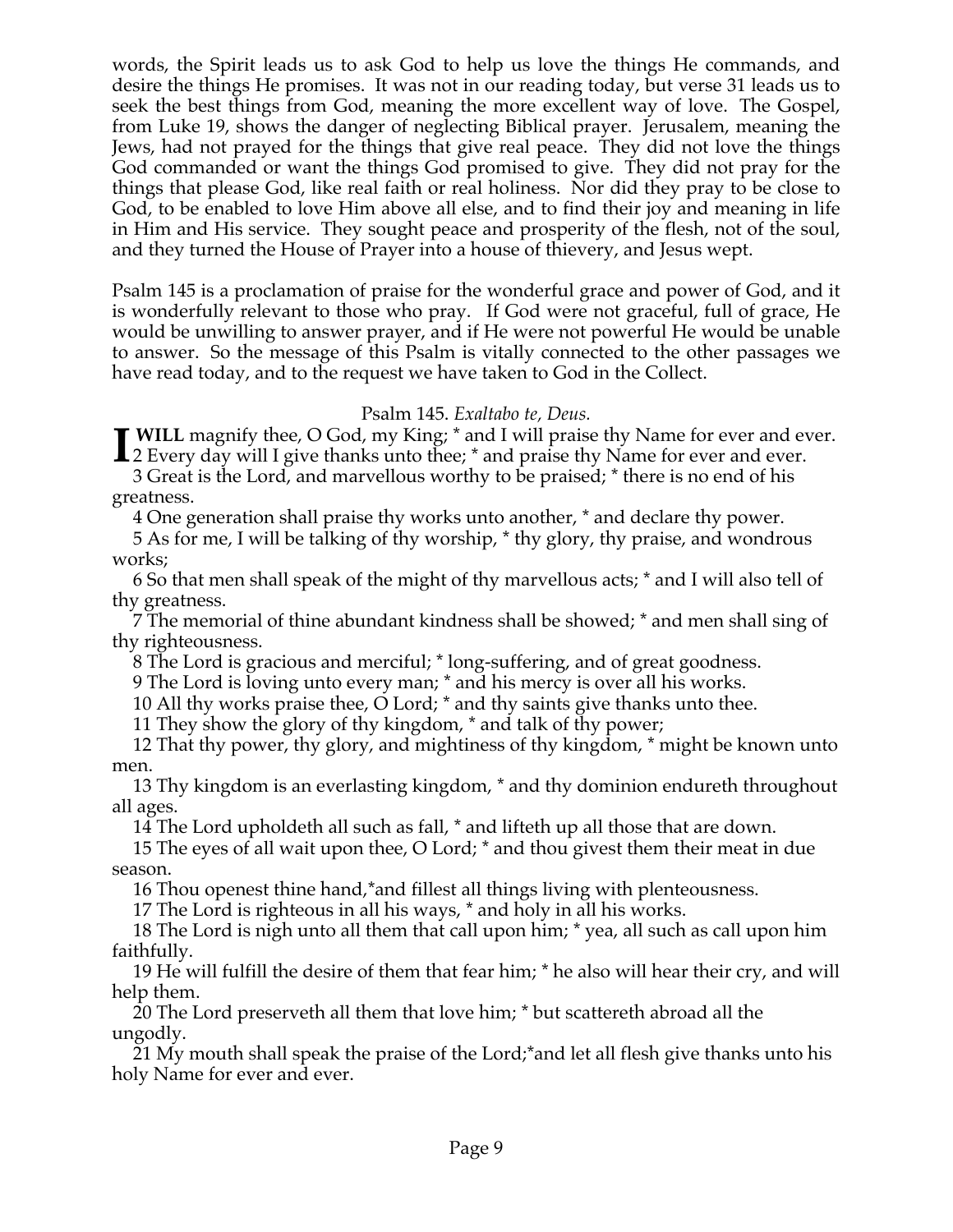Psalms 145-150 close of the book of Psalms with six hymns of praise. The trials and troubles of earth, which are so prevalent in the rest of the book, have no place in these Psalms. From here to the end of the book we are caught up in the adoration of the great God who delivers us from the world and takes us at last to His Home in Heaven. St. Augustine noted this, as did Matthew Henry, Charles Spurgeon, and an Anglican minister I know only as S. Conway, who wrote that, in these Psalms, "We have left the region of sighs and tears and piteous entreaties, and are, as one says, in the Beulaah land, where the sun shineth night and day."

Psalm 145 has two primary points. First, God is gracious. God intends good things for His people. He intends better things for you than you are able to ask or think.. This idea permeates the Psalm, and is expressed in the words of verses 8 and 9; "The Lord is gracious and merciful; long-suffering, and of great goodness. The Lord is loving unto every man; and His mercy is over all His works." The second point is the faith response of those who dwell in the grace of God. This idea also permeates the entire Psalm and it is concretely stated in the very first verse of the Psalm, "I will magnify thee, O God my King, and I will praise thy Name forever and ever."

"The Lord is gracious." This is not a dry, intellectual statement of doctrine. This is the expression of God's life-orientation and the disposition of His being toward you.. You are unworthy of God through your manifold sins, but where sin abounds grace abounds even more, and the grace of God is greater than all your sin. In grace God receives you as an honoured guest in His House. In grace He forgives your sins and treats you as though you are righteous. In grace He gives you all good things, even His own self, His joy and being and blessedness and immortality. He gives these unto you freely, without cost to you, though at terrible cost to Himself. In grace you become a partaker of God. I did not say you become a god, or become part of God, or ever have any essence of divinity in yourself. But you are priviliged to see and enjoy God's perfect being now and forever. And in some way, the image of God in which you were created, but which has been destroyed by sin, is being restored in you. One day it will be fully restored so that you will no longer be subject to sin and temptation, or live in doubts or fears, or be subject to disease and death, or live in a place of sorrow, as the earth is now. You will be as God intends you to be, and you will dwell in a land of perfect peace and joy in God.

It is grace that brought you into God. In grace He came to seek and to save that which was lost, you. In grace He bore your sins on the cross. In grace He made you able to believe His Gospel, and in grace He is re-making your soul so that you can begin to desire the things of God and to love Him more and more. In grace He continues to love you, though you are still very far from being perfect. In grace He will take you into His Mansion of Mansions where He has prepared a place for you, and in grace you will be at home in Heaven for a forever of forevers.

This is what God wants for you. This is that good that He is doing for you that is exceeding abundantly above all that you are able to ask or think, but which He has promised to those who love Him and trust Him in faith

And so we come to another of the major points of Psalm 145, and of the entire Bible, which is the faith response to God's grace. The Psalm begins and ends with bold statements of faith. "I will magnify thee, O God, my King." "My mouth shall speak the praise of the Lord, and let all flesh give thanks unto His holy Name, for ever and ever."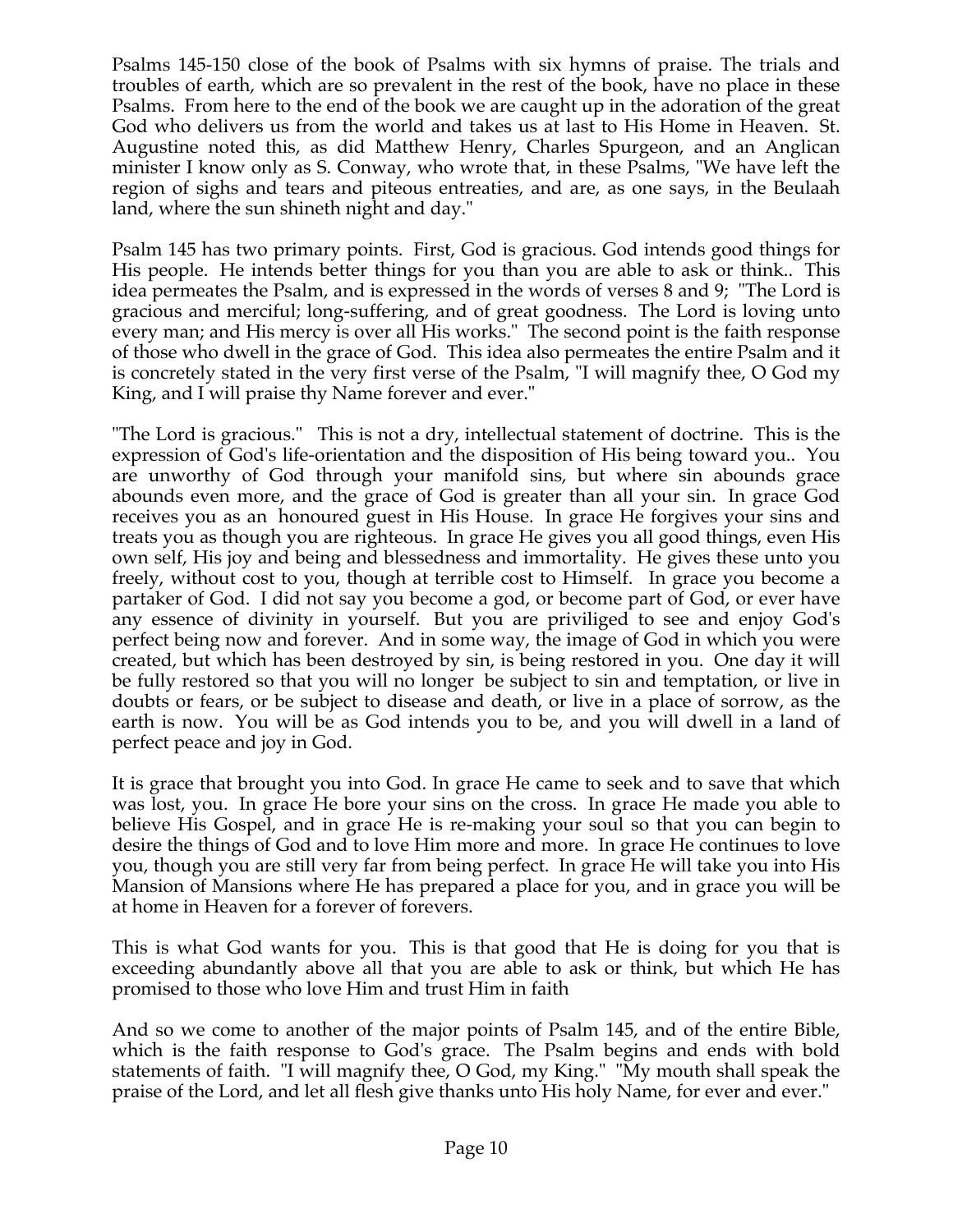Biblical faith is more than just believing a few doctrines about Jesus. Biblical faith is the Christian's total response to the grace of God. It is the life-attitude and the lifeorientation of those who have received the grace of God. Faith is the life-attitudeorientation of living in the the grace of God; of intentionally dwelling and existing in the unmerited, unearned love of God.

This kind of faith is naturally producing changes in you. Since you have received the grace of God, you have begun to value what God values and love what God loves. You have begun to be able to mourn over the self-destructive life-styles of people who do not live in His grace. You mourn for them because you know they are self-destructive, and because you long to see them become whole and clean and free by the grace of God too. You have started to become a person of peace, a peacemaker. This means that you try very hard not to be a source of strife yourself, and that you attempt to wage the peace of God in this strife-filled world. You have started to live a more righteous and holy life. Things like Church, Christian fellowship, the Bible, morality, and the sacraments, have started to claim your interest, and some of the things that once seemed so important to you have begun to be less important, boring, and, even detestable compared to the things of God. You are not the same old you any more. You are a new being, a new creature, created in Christ Jesus by His grace. And. most of all, you have begun to really love God. I am not talking about a silly emotionalism. I am talking about a desire for God above all else. Your life desire and purpose is to magnify God as your God and King. All of this is what the Bible means by the word, "faith." This is what we seek when we pray;

## The Tenth Sunday after Trinity.

*The Collect.*

**ET** thy merciful ears, O Lord, be open to the prayers of thy humble servants; and, **Let** thy merciful ears, O Lord, be open to the prayers of thy humble servants; and, that they may obtain their petitions, make them to ask such things as shall please thee; through Jesus Christ our Lord. *Amen.*

## *New Nametags*

We had no new nametags today.

# *After Church Hospitality*

Sadly, no after church snacks. The same story every week, is it not? The fact is that we are supposed to be on a low carb diet and there really aren't any low carb snacks that appeal to us. So, with no fatted dog nut in sight, it was down the hill to the next little village for Mexican Food, a salad at that! **AGAIN**! Fatted dog nuts next week! We are hoping between now and next Sunday some invents no-carb dog nuts.

After church goodies providers as currently signed up:

| <b>Date</b>       | <b>Name</b>                                                     |
|-------------------|-----------------------------------------------------------------|
| 19 August 2012    | <b>Opportunity Available - Eleventh Sunday after Trinity</b>    |
| 26 August 2012    | <b>Opportunity Available - Twelfth Sunday after Trinity</b>     |
| 2 September 2012  | <b>Opportunity Available - Thirteenth Sunday after Trinity</b>  |
| 9 September 2012  | <b>Opportunity Available - Fourteenth Sunday after Trinity</b>  |
| 16 September 2012 | <b>Opportunity Available - Fifteenth Sunday after Trinity</b>   |
| 23 September 2012 | <b>Opportunity Available - Sixteenth Sunday after Trinity</b>   |
| 30 September 2012 | <b>Opportunity Available - Seventeenth Sunday after Trinity</b> |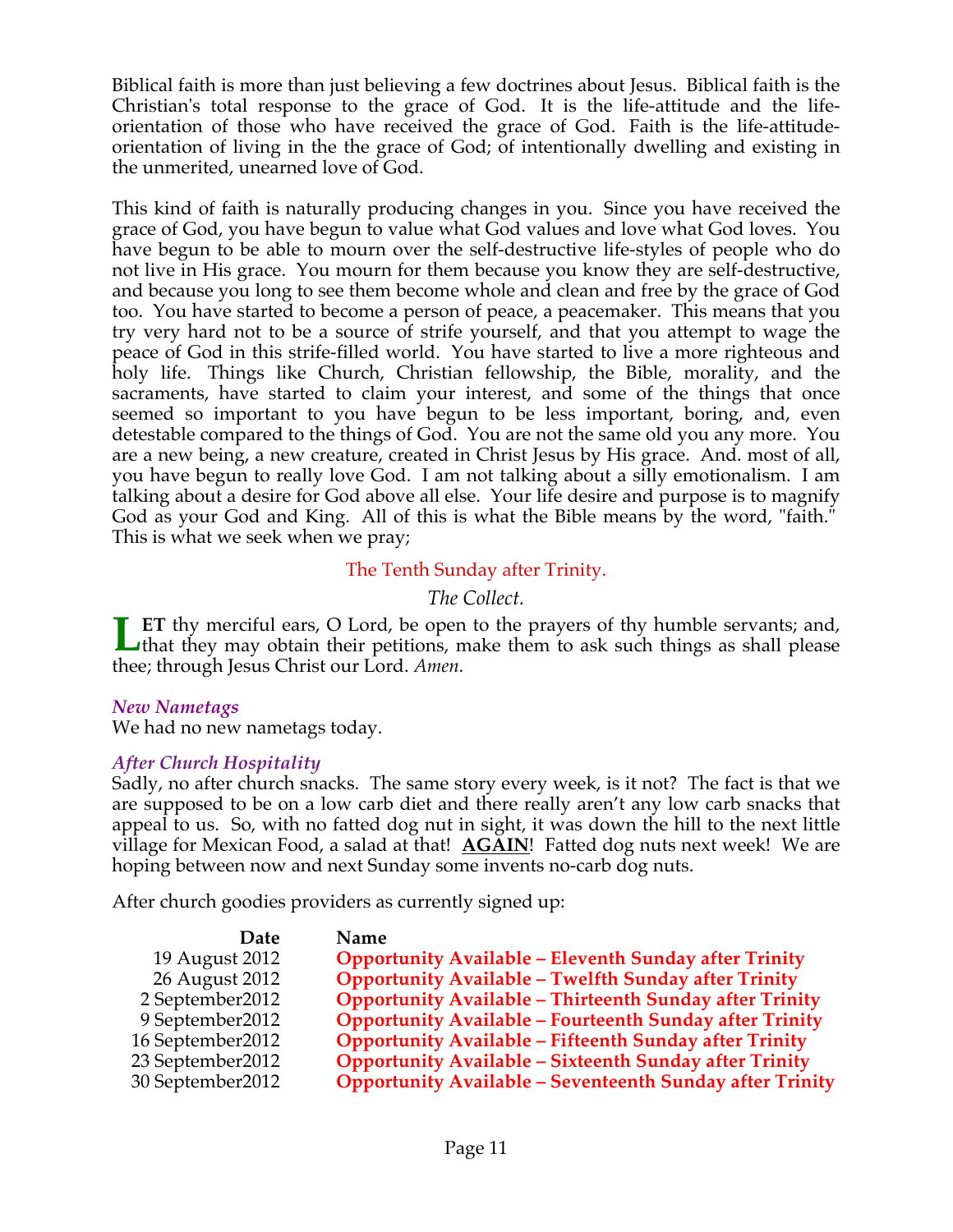# *People in our Prayers* - http://faithfulcenturionprayerteam.blogspot.com/

## **Why? Prayer is an extremely important activity.**

It is not that God knows not our needs, for He surely does. Yet, Jesus commanded us to ask God for those same needs. In addition to the obvious of asking God for help, offering thanksgiving and the like, prayer helps us focus our thoughts on how we might do God's work.

The Prayer Team of the Church of the Faithful Centurion was established to help our members and fellow Christians pray for those in need and to give thanks as well for the blessings we have been granted.

#### **Who can be on the list? Do I have to be a member of the Church of the Faithful Centurion to be prayed for?**

No! The only qualification to be on the list is that you want our prayer team to pray for you. We are Christians and are happy to pray for you, no matter who you are. If you want help from God, you are our kind of people.

## **What is the commitment from the prayer team?**

Each member of the team will pray for the desired outcome at last once per day.

## **How do I get myself or someone else on the prayer list?**

You can email one of the prayer team leaders: Jack - jack@faithfulcenturion.org or Dru dru@ faithfulcenturion.org, or call the church office at (619) 659-3608 or fill out a prayer card at church.

#### **What should I ask for?**

Depends on what you want. Some people merely want God to be asked to heal their ills and be mentioned by their first name, others want a specific outcome and / or have more of their personal information known to the team. Ask for what you want. It is your desire and need for prayer the team is attempting to meet. For typical examples, see the list below.

## **Updating the Team**

If you are on our prayer list, or if you have submitted a person that you have asked us to pray for, please update one of the team members or Hap in person, by telephone or email. It helps to be able to pray specifically for these individuals including their specific needs; plus if they get better, it is nice to give thanks!

Please note that on the yellow (maybe green or orange if you get an old one) cards at church, you can ask that those to be prayed for have their names disseminated to the prayer team. Those names will be said in church and appear here. Or, you can ask that their names and purpose be kept confidential, then only Hap will know to pray for them.

#### *Prayer List Notice – If you have someone on the prayer list and their needs have changed, please let us know. We'd like to update our prayers to reflect the need and most important to give thanks!*

## *Travel*

*Albert and Ali Esquivel* are on travel for their honeymoon in Kauai, returning this Sunday night quite late.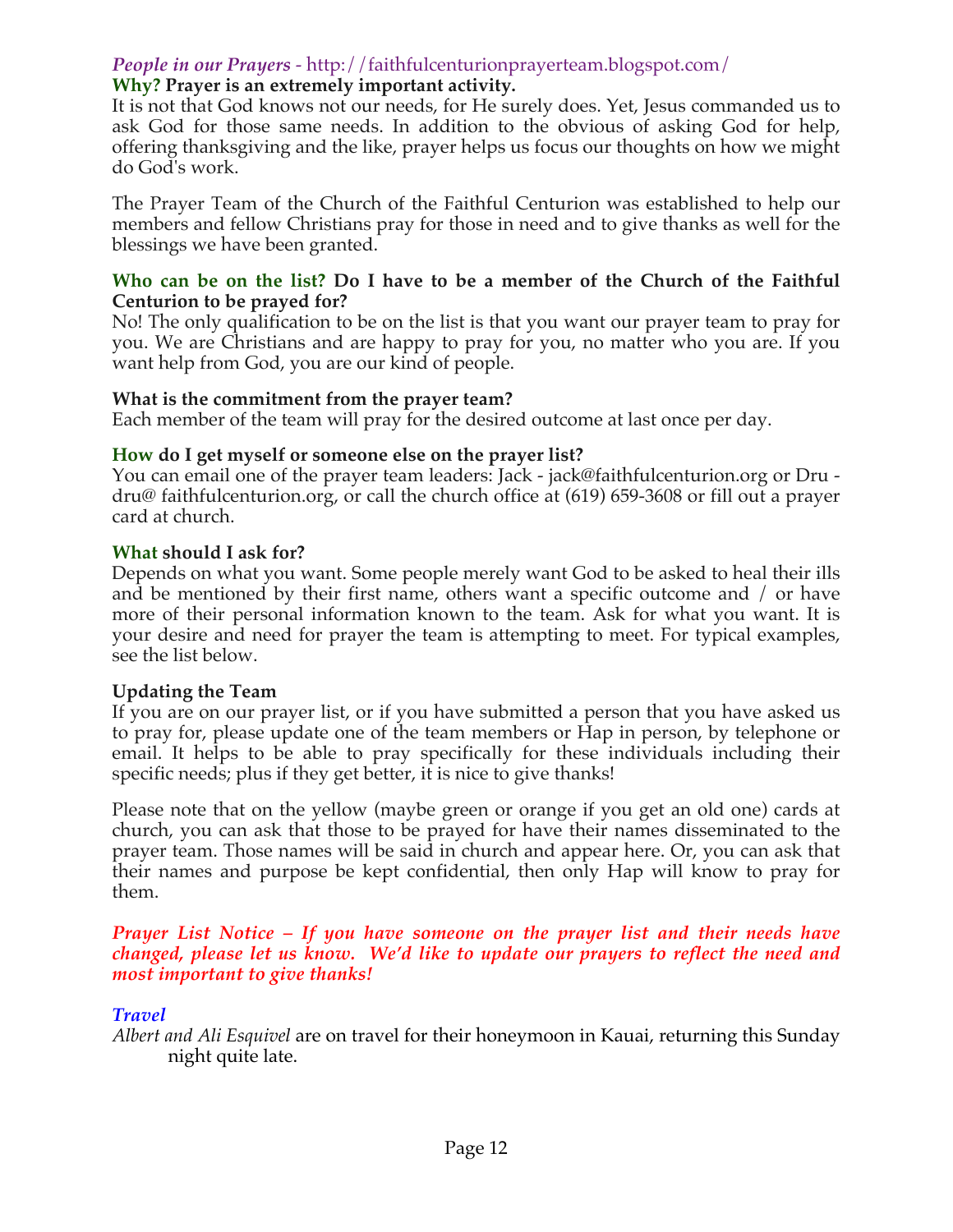*Matt Alcantara and his mom* are on travel to Texas for bone scans on Tuesday 7 August 2012, see Matt's prayer request below.

# *Move*

- *Ryan Hopkins* has moved to Dillsburg, Pennsylvania, to study Dressage Riding through June 2013. Please pray for God's guidance in his life as he works and studies.
- *The Thomas Family* is on a short tour assignment in Guam through August 2013. Please pray for the assignment to continue to go well for Kurt and for Mary and the kids to make new friends. In particular pray that Kristyna and Mitchell will develop good friends and school mates there so as to further their development as both Christians and citizens. Things seem to be going well where the sun rises on the United States, so keep praying! Give thanks and ask for continued good developments.

## *Marriage*

*Ali Arnold* and *Albert Esquivel* were married on 3 August 2012. They are now on their honeymoon in Kauai, on return the Esquivels will make their home in El Cajon, California, almost exactly equidistant from their respective parents. They ask that you pray for God's guidance in their lives as they move from being two individuals to a single unit and help them to form their new family.

# *Homebound or Infirm*

*Norma, Sara's mother* is in a state of deteriorating health, both physically and mentally, with both onset dementia and Alzheimer's. On 30 January 2012, she broke her hip and had a partial hip replacement. She is not doing well, but has decided she would like to live a bit longer. Please pray Norma might come back to God and for peace of mind for her and the ability for both Sara and her mother to put their cares and worries on God's shoulders so they can deal with the many problems involved.

# *Departed*

- *Bashir Ahmed*, father of Shamim Gray, passed away on Tuesday 17 July 2012, in London. Bashir had been in failing health for some time and had a series of seizures on 10 July 2012. Please give thanks for his transition to be with our Lord in His home, pray also for his family who of necessity remain behind, in particular his daughter Shamim and his loving wife who cared dearly for him. Above all, pray for his entire family to open their hearts to accept all God's love will bring them.
- *Morris Martin, 91,* passed away on Monday 16 July 2012. His son Paul was with him as he left for home, for which all are grateful. Morris was comfortable in our Lord. While he will miss his family here on earth, he was grateful for all the time the Lord has given him. Please pray for continued peace of mind for his family, in particular his wife of many years, his daughter Patty and son Paul. Pray for their trust in our Lord and for his family to let God carry their worries.
- *Elizabeth Brooks*, mother of Reverend Tom Brooks, Rector of All Saints Church in Pensacola, Florida, and Chancellor of the Anglican Episcopal Church. Mrs. Brooks passed away the morning of 6 July 2012, at after a long illness at 0130 EDT in Rochester, New York. Thankfully, her son Tom was in attendance for her final illness and at the time of her passing. She was born on 6 January 1920, and so was 92 ½ years old. Please pray for the repose of her soul, now safely in the arms of our Lord, and for the strength and consolation of Tom and her other children.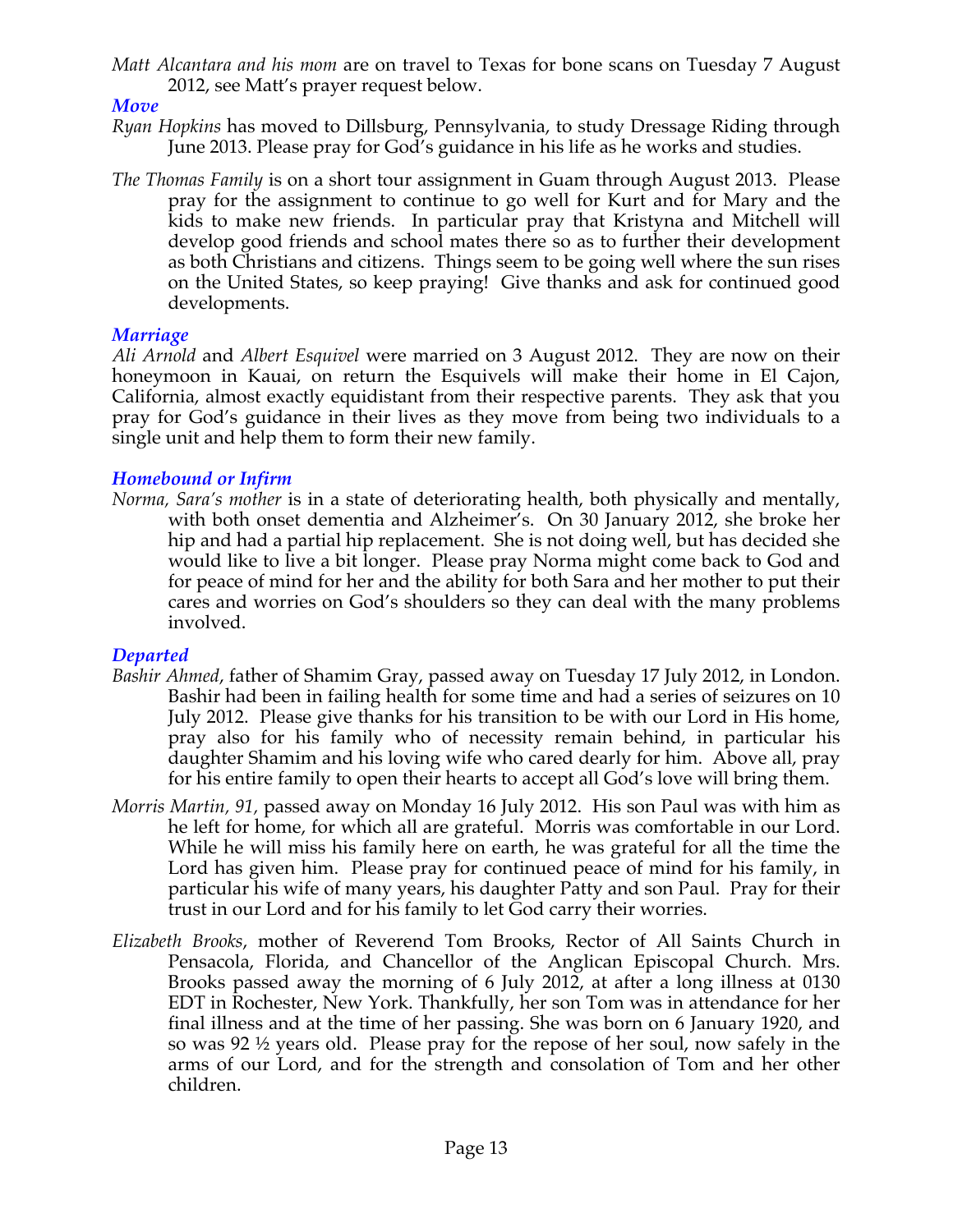- *Robert "Bob" M. Hall* passed away the afternoon of 5 July 2012. Bob, a lifelong follower of our Lord, left behind children, grandchildren and great grandchildren who are a testimony to his work here. His family misses him, but rejoices in his freedom and happiness. Please pray for their comfort as they deal with the temporary separation, in particular remember Elaine, his wife of 65 years, who will miss him dearly.
- *Caroline*, good friend of Sara Simmons, passed away on 5 July 2012, after a battle with lung cancer. Please give thanks for her safe passing and comfort for her family and friends who of necessity remain behind.

# *In need of a miracle or understanding of God's Plan*

- *Todd* and *Kenny* have both been fighting osteocarcinoma for over five years and have been told their time here on earth is nearing its end, absent a miracle from God. Both are ready to go home and leave the pain, but would like to stay. Please pray for them and their families.
- *Colonel Bud Day's* cancer has returned. The outlook is not favorable. Bud has been an inspiration to all of us for years, this changes nothing. He is well at peace with our Lord and we all hope he stays with us for a while longer.

# *Healing*

- *Lauralee Meade* was in an automobile accident on Friday 3 August 2012, injuring her wrist and finger. Please pray for her rapid and full recovery. Her friend *Michael* broke his leg, four ribs and injured his face. Please also pray for his rapid and full recovery. Lauralee underwent a lumpectomy on Friday after Thanksgiving. A further anomaly has been discovered and she had additional preventative radiation treatment. Please pray for a complete remission of the cancer. Pray also Lauralee will maintain her great attitude and trust in God.
- *Kevin Gerhart* discovered cancer on his neck. They have not found the primary site and his doctors are trying to find the source site. In the mean time, he is undergoing radiation and chemotherapy. Please pray for the medical team treating Kevin that they might pay attention, do their very best and find the source; that the treatment might be successful and he might live a long and healthy life to His honor and glory. Pray also for trust in God and peace of mind for Kevin, his wife and family.
- *Gil Garcia* had surgery at the VA hospital in Long Beach. The surgery was successful, they are predicting a 12 week recovery time. Please pray for a rapid recovery for Gil, as well as peace of mind for Gil, his wife Mary and their family.
- *Sylvia Lee,* Sandra Lee's mother, has progressive lumbar stenosis and sciatica, which is causing increasing pain in her back and weakness in her legs. Sylvia has already had mobility issues because of the strokes she had almost 20 years ago. She uses a wheelchair and walker as it is. Various pain pills and injections have not helped, so now it is time for a consultation with a surgeon. If this continues and Sylvia gets to the point where she can't walk or even stand, they will have to face moving out of the house they've lived in for 45 years. Please pray for strength, healing and easing of pain for Sylvia and her family's continued faith and in God as the Great Physician. They pray for help to listen to God's voice and guidance through this journey together.

*Sara Simmons* sustained a fractured right knee as the result of a fall on a slate patio. She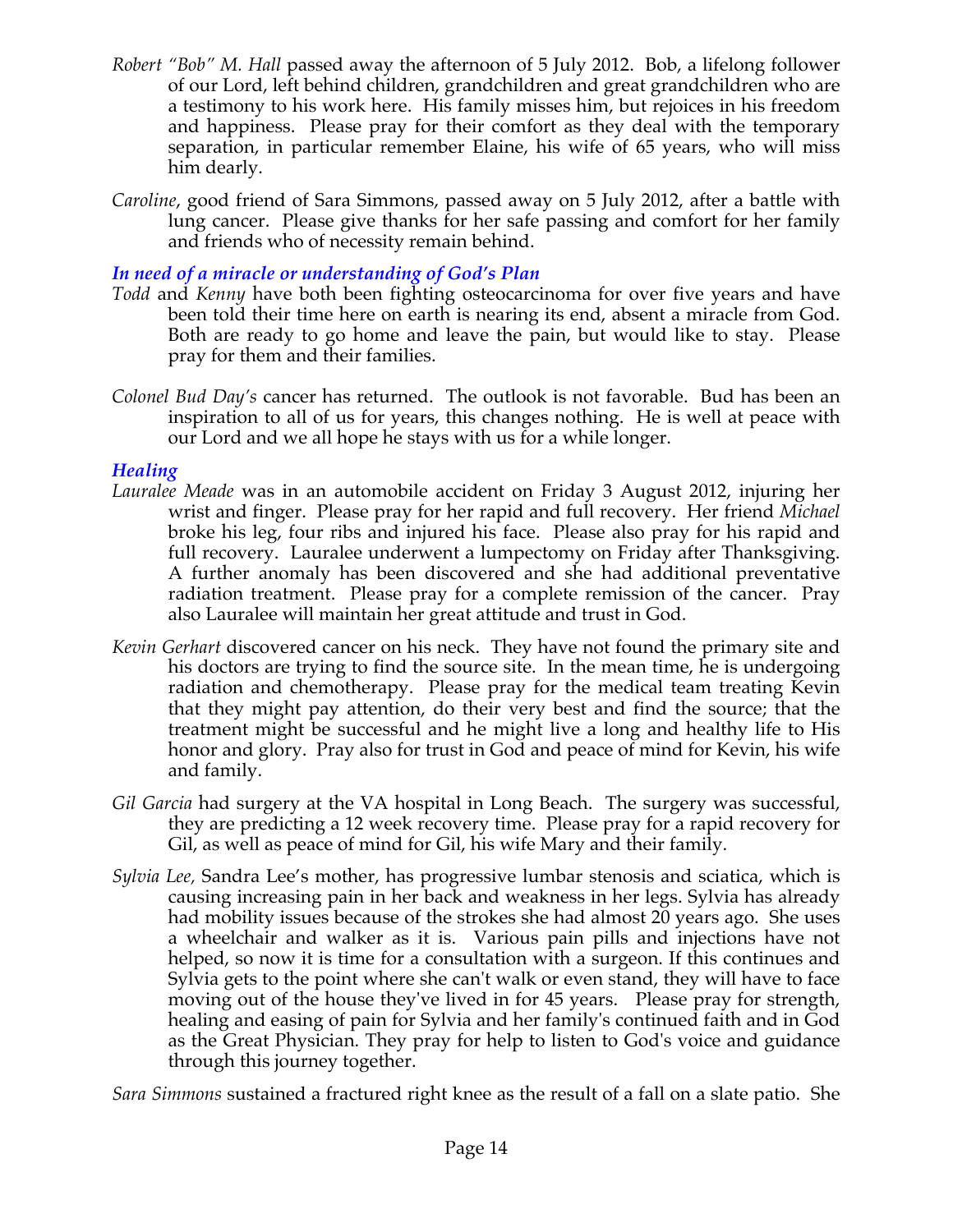is now in a leg brace, but is still challenged for mobility and undergoing physical therapy while trying to take care of her mom, her husband Bill and Caroline. Please pray for patience for Sara and her husband Bill, as well as rapid and complete healing.

- *Bill, Sara's husband,* had a third abdominal surgery on 22 November 2011. This time the tumor was removed. Bill is having difficulty keeping the doctor's instructions, including taking a chemotherapy once a day for three years, radically decreasing the consumption of alcohol and eating properly, he is also having difficulty maintaining equilibrium, please pray for help for him to do all this. Please pray also that Bill might turn his heart outward to help those around him, as well as live a long and healthy life to the honor and glory of God. Pray also for peace of mind for Bill and his wife Sara.
- *Kay Denton* (Mrs. Kay) got a blood clot, which affected two of her fingers. She underwent an angiogram which seemingly had the desired result and the Eveready Bunny rebounded once again. Please pray a prayer of thanksgiving for the positive outcome and pray for continued peace of mind for Mrs. Kay and her family. Give thanks for her trust in the Lord and her positive attitude.
- *Izaiah Urista (4*) has a brain tumor. He was playing with his older sister, Jade, at McDonald's when she noticed he wasn't using his right side to climb, etc. Jade took her brother to their mother after which they realized he couldn't lift his arm. They took him to the hospital where it was discovered he has a brain tumor. He will undergo about 18 months of chemo to see if the tumor will shrink. At this point they do not think they can do anything else for him. Please pray for strength and guidance for Izaiah and his entire family, as well as provide guidance for medical treatment team.
- *James L. Cavanah* had surgery the afternoon of 10 February 2012, to remove two small but cancerous tumors. James is a minister with the AOC in Savannah, Georgia. Please pray for his recovery and remission from the cancer. Give thanks for the surgery and pray for both him and his family to allow God to carry their worries while he recovers.
- *Dotty Valkenaar* had successful surgery for a shoulder ligament problem on 28 February 2012. Physical therapy seems to be working, but is painful. Please pray for continued recovery and peace of mind through trust in God for Dotty and Lew, her husband, as well as their entire family.
- *Steve Sundberg* had a heart attack after Easter. After some time, the medical team treating him decided he was not a candidate for stents and a five-way heart bypass was performed the week of 6 June 2011. Please pray for his complete recovery and for his three children and family who are very worried about him, pray also for his trust in our Lord and for both him and his family to let God carry their worries while he recovers.
- *Matt Alcantara*, age 15, has Osteosarcoma (bone cancer), a very rare and often lethal form of cancer with limited treatment options. This is a disease that is about 90 percent fatal in a couple of years. He has no hip joint on one side, but he walks and swims! Courage? Guts? You bet! On Tuesday Matt travels to Texas for his every four month bone scan, please pray for CLEAN! Thanks be to God for the way things have gone. Thanks also for the great faith of Matt and his entire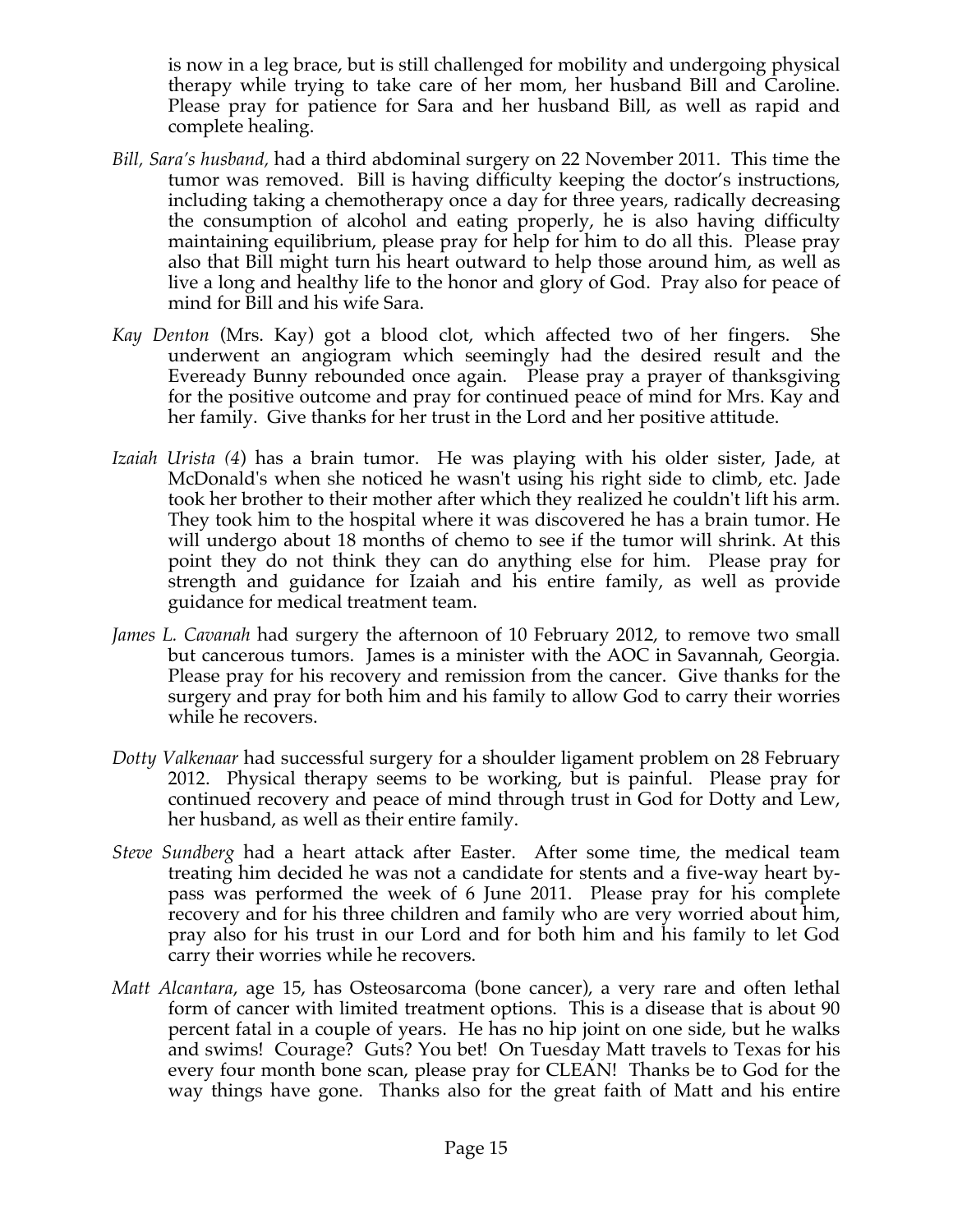family. Their faith and trust is a wonderful example for each and every one of us. But, now is not the time to stop praying. Actually, it never is the time to stop praying!

- *Judith Clingwall*, is afflicted with Multiple Sclerosis (MS). She is currently in Laurel Place, an extended care facility in Surrey, British Columbia. Judith's condition has worsened recently. She is no longer able to stand, in fact she has a lot of trouble sitting upright. Judith is depressed and wants to go home to watch her birds, which given everything seems unlikely at present. Please pray for her to take an active part in her own life, for her strength, peace of mind, trust in God and remission of the disease so she might return home to her family. Pray also for strength for her husband Martin as he deals with all the problems and stress of Judith's situation.
- *Becky Madden* is paralyzed from the neck down as the result of a tragic shooting accident. Her husband is doing his best to take care of her; it is hard and he is learning the best he can. Please pray for further recovery for Becky, as well as strength and guidance for her husband.
- *Betty Macauley,* Tim's mom, fell and cracked her hip. The surgeons were able to put a pin in the hip. She made it home after a week of rehabilitation, which is a good sign. She is now walking with the aid of a walker around the house and wheelchair when out side of house. Tim says she is tough and hanging in there, considering she was 92 in June. Please pray for her to keep a good attitude and most important for trust in God to keep her moving while she is here.
- *Vince (age 15),* reoccurrence of Osteosarcoma, recent testing found a nickel sized tumor in his lungs. The doctors are consulting with a specialist in Houston. Please pray for guidance for the medical team and for peace of mind for Vince and his family.
- *Obra Gray* continues to take day by day. Please continue to keep Obra in your prayers, and give him the strength of knowing the Lord is with him and will never forsake him. Obra needs security of what lies ahead of him, and only the Lord can grant the solace to answer his prayer.

## *Guidance*

*Sara* asks that you pray for guidance for her as she deals with the stresses of her family and life. Pray that she can separate those things which she can affect from those things which she cannot and give her grace to accept that she cannot do everything and can only change those things within her control.

*Jacquie* to open her heart to God and accept His Love and Grace.

*Hap* and *Ryan* both ask you to pray they might be able to trust God will help them make the right decisions at the right time and not to worry uselessly, to change those things they can change, accept those things they cannot change, sleep well to be able to do the correct things with a clear head and that they will open their hearts to the Holy Ghost.

# *New Position*

*Rev LTC Al Ryan* has been appointed Deacon-In-Charge of the mission parish of St. Augustine of Canterbury Anglican Church, Anglican Church in America (ACA) parish in Old Orchard Beach, Maine. It is a small but growing mission, which has been plagued by clergy change. Al, the diocesan pilot, has been appointed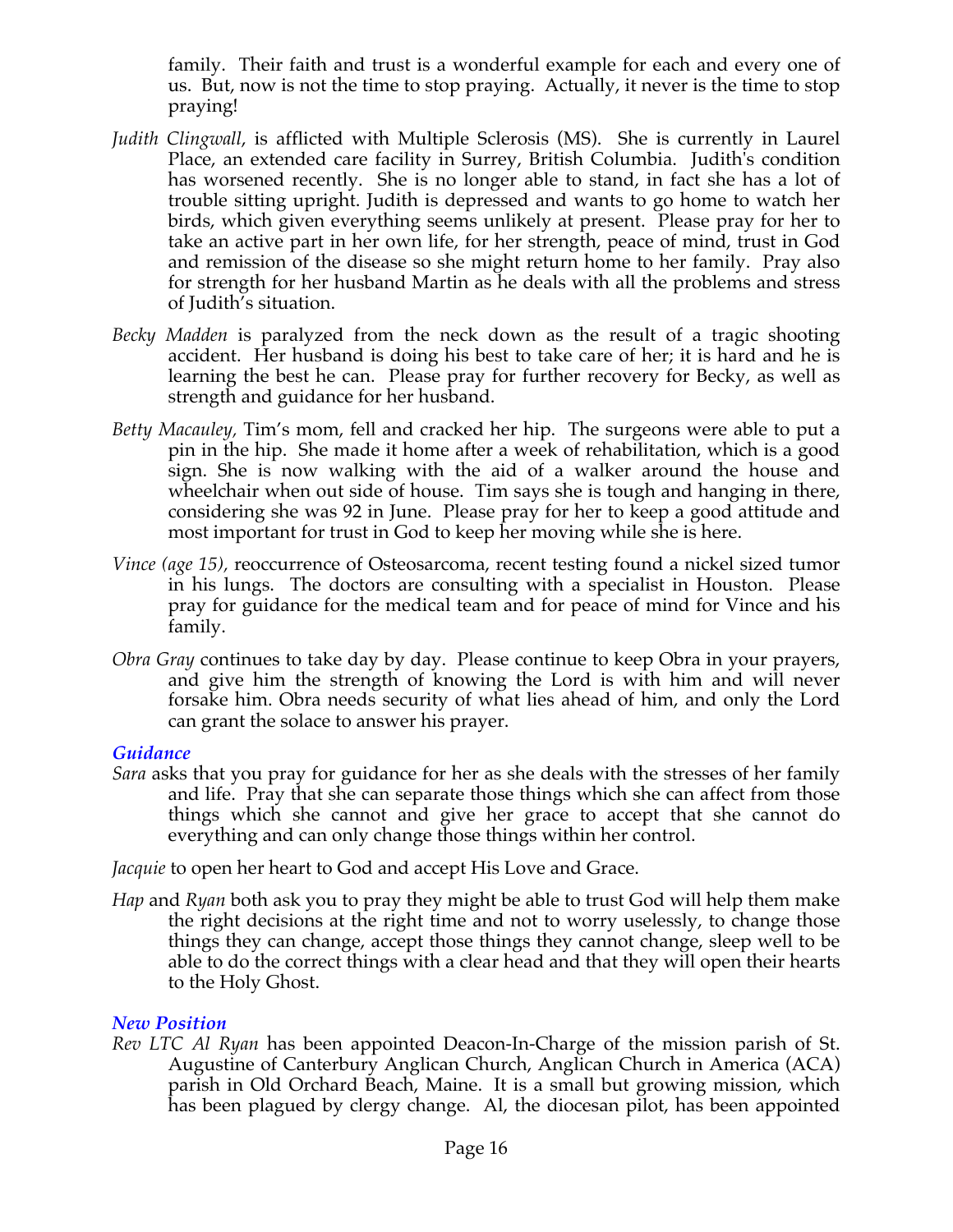for one year, during which time he is to help them identify what their needs are for a vicar. He has done this before and asks you to pray for God's help one more time; not only for himself, but for the parish.

#### *Armed Forces & Contractors*

Airman Donny Patton (Kadena AB, Japan), Jordan (USMC – Fleet Marine Force - Pacific), Trevor (USAF - KC-10 Boom Operator), Trevor (USN – Whidbey Island, EF-18 Pilot), Kurt Thomas (USN – Guam)

#### *Persecuted*

Around the world, Christians are under attack, not only in the Muslim world, but from Hindus and others in India. Also, they are under continual attack in the name of "Separation of Church and State" in the western world, as it becomes actively atheist or pro-devil buddy. Please pray for God's guidance and protection for all persecuted Christians and those around them.

#### *Various Special Requests*

- We ask that you pray, please ask God that the Holy Ghost might give you insight into how you might make the lives of your friends and family better. Remember helping others is not just those who you don't know!
- Please join us in praying that the *Free Teen Guitar Class* will be continue to be an opportunity for God to work in the lives of the kids and their families. Please ask God to guide the class to new opportunities to make Him known to others. Help us to let the love of our Lord shine through us into their lives, putting Him first, so that He might enter in to their hearts and lives.

#### *Question that only you can ask*

What would you like to know about our history, what we believe, what we do or how we operate? Hap is looking for material for the continuing education class and *Thought for the Day* material. Help us help you. Please send your question to Hap so we all can get an answer. Just because you don't know the answer to your question doesn't mean you are the only one who doesn't know. But, if you don't ask, no one will know.

#### *I'd like to get a different point across or announce something*

If you have a different point of view, I would be happy to give you room to get your point across. While this publication is my perspective on events, I recognize not everyone may agree and that some people would like to express their own opinion. If you want to write something, please forward your item to Hap (with a note as to whether or not you would like editing help) to: hap@faithfulcenturion.org.

#### *Epistleers*

We post the list of Epistle Readers in the Sunday Report each week so you can either plan your attendance or your pre-reading as the spirit so moves you.

#### **Date Reader**

| 19 August 2012    | Dru Arnold – Eleventh Sunday after Trinity   |
|-------------------|----------------------------------------------|
| 26 August 2012    | Dru Arnold - Twelfth Sunday after Trinity    |
| 2 September 2012  | Dru Arnold – Thirteenth Sunday after Trinity |
| 9 September 2012  | Dru Arnold – Fourteenth Sunday after Trinity |
| 16 September 2012 | Dru Arnold – Thirteenth Sunday after Trinity |
| 23 September 2012 | Dru Arnold – Fifteenth Sunday after Trinity  |
| 30 September 2012 | Dru Arnold – Sixteenth Sunday after Trinity  |
|                   |                                              |